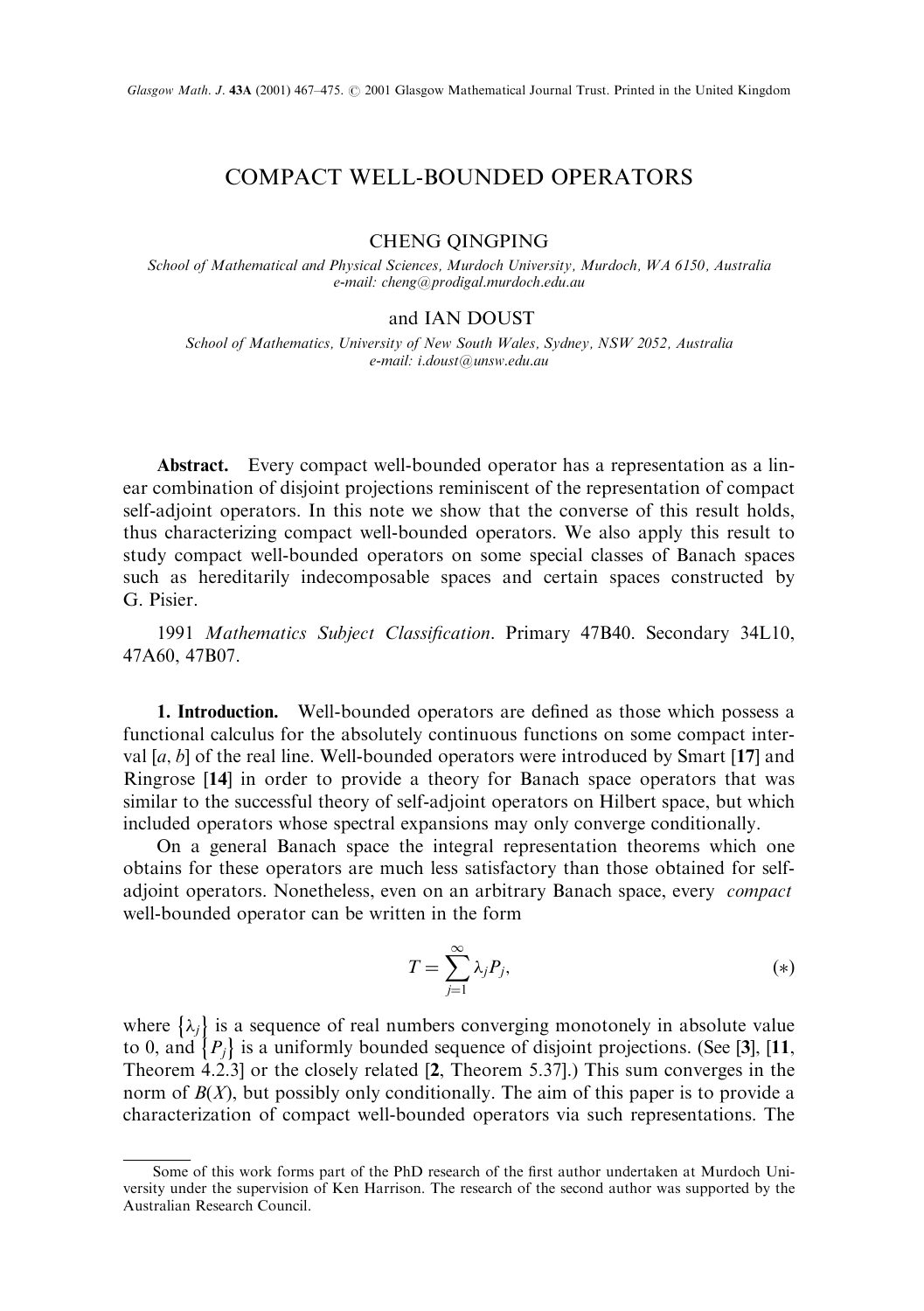main point that we want to emphasize here is that under rather mild hypotheses on  $\{\lambda_j\}$  and  $\{P_j\}$ , the sum appearing in the right-hand-side of  $(*)$  always converges and that the limit is always a well-bounded operator. This has been an important element in several recent constructions. (See, for example, [4] and [6].)

In Sections 4 and 5, we use these result to examine compact well-bounded operators on some special classes of Banach spaces, such as hereditarily indecomposable spaces and certain spaces constructed by G. Pisier in [10].

2. Background and notation. In this section we shall give some of the basic definitions regarding well-bounded operators. The theory of well-bounded operators is given in more detail in [5].

Throughout X will denote a complex Banach space with dual space  $X^*$ . The Banach algebra of all bounded linear operators on X will be denoted by  $B(X)$ . The Banach algebra of absolutely continuous functions on the compact interval  $[a, b] \subset \mathbb{R}$  will be denoted by  $AC[a, b]$ .

An operator  $T \in B(X)$  is said to be *well-bounded* if there exist a constant K and a compact interval  $[a, b] \subset \mathbb{R}$  such that  $||p(T)|| \le K\{|p(a)| + \int_a^b |p'(t)| dt\}$ , for all polynomials  $p$ . Equivalently,  $T$  should possess a bounded functional calculus for  $AC[a, b]$ . That is, there should exist a Banach algebra homomorphism  $f \mapsto f(T)$ (extending the natural definition for polynomials) such that

$$
|| f(T) || \le K||f(a)| + \mathop{\text{var}}_{[a,b]} f \equiv K||f||_{AC}.
$$

General well-bounded operators have an integral representation with respect to a family of projections on  $X^*$  known as a 'decomposition of the identity'. This is a uniformly bounded, increasing family  $\{F(\lambda)\}$  $\lambda \in \mathbb{R} \subset B(X^*)$  that satisfies certain rather complicated regularity conditions. We refer the reader to [15], [7] or [3] for full definitions.

Given a decomposition of the identity  $\{F(\lambda)\}\$ , there exists a unique well-bounded operator  $T \in B(X)$  such that

$$
\langle Tx, x^* \rangle = b \langle x, x^* \rangle - \int_a^b \langle x, F(\lambda) x^* \rangle \, d\lambda \qquad (x \in X, \ x^* \in X^*).
$$

Every well-bounded operator has such a representation, but in general the decomposition of the identity is not uniquely determined by T. The well-bounded operator T associated with a decomposition of the identity  $\{F(\lambda)\}\)$  is of type (A) if there is a family of projections  $\{E(\lambda)\}\subset B(X)$  such that  $F(\lambda) = E(\lambda)^*$  for all  $\lambda \in \mathbb{R}$ . (See [1, Theorem 3.2]). Further, T is said to be of type  $(B)$  if E is right continuous in the strong operator topology and has a strong left hand limit at each point in R. In this case,  $\{E(\lambda)\}\$ is called a *spectral family* concentrated on [a, b].

3. Representations of compact well-bounded operators. The sums involved in the representation theorems are typically only conditionally convergent and so some care is needed in rearranging things. We shall need the following lemma about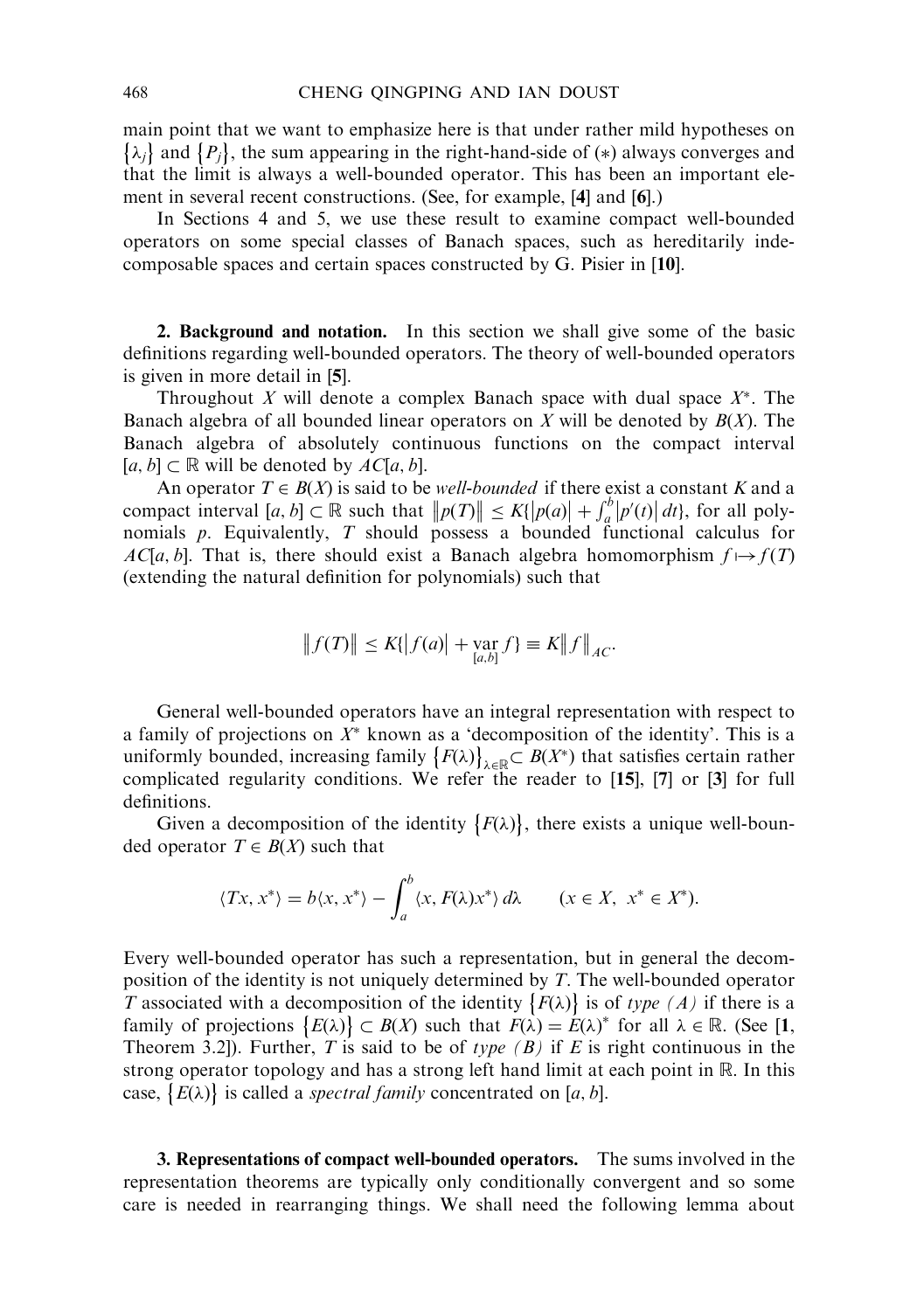summation in topological vector spaces. Suppose that  $\{x_j\}$  and  $\{y_j\}$  are subsummation in topological vector spaces. Suppose that  $\begin{bmatrix} x_j \end{bmatrix}$  and  $\begin{bmatrix} y_j \end{bmatrix}$  are subsequences of a sequence  $\begin{bmatrix} z_j \end{bmatrix}$  with  $x_j = z_{k(j)}$  and  $y_j = z_{\ell(j)}$ . Let  $N_x = \{k(j) : j \in \mathbb{N}\}$ and  $N_y = \{ \ell(j) : j \in \mathbb{N} \}$ . We shall say that  $\{x_j\}$  and  $\{y_j\}$  are *complementary sub*sequences of  $\{z_j\}$  if  $N_x$  and  $N_y$  are complementary subsets of N. The relatively straightforward proof of Lemma 3.1 is left to the reader.

**LEMMA 3.1.** Suppose that  $\{z_j\}$  is a sequence in a topological vector space Z and that  $\{x_j\}$  and  $\{y_j\}$  are complementary subsequences of  $\{z_j\}$ . If  $\sum_{j=1}^{\infty} x_j$  and  $\sum_{j=1}^{\infty} y_j$  both converge, then  $\sum_{j=1}^{\infty} z_j$  converges and  $\sum_{j=1}^{\infty} z_j = \sum_{j=1}^{\infty} x_j + \sum_{j=1}^{\infty} y_j$ .

We shall now define hypotheses on a sequence of numbers  $\{\lambda_j\}$  and a sequence of projections  $\{P_j\}$  so that if  $T \in B(X)$  can be written as  $T = \sum_{j=1}^{\infty} \lambda_j P_j$  then T is well-bounded.

(H1)  $\{\lambda_j\}$  is a sequence of distinct real numbers such that  $|\lambda_1| \ge |\lambda_2| \ge \cdots \to 0$ . (H2)  $\{P_j\}$  is a sequence of disjoint finite-rank projections.

By disjoint we mean that  $P_i P_j = 0$  for  $i \neq j$ . By (H1) we can write  $\{\lambda_j\} = \{\pi_j\} \cup \{\nu_j\}$ where  $\pi_1 > \pi_2 > \ldots > 0$  and  $\nu_1 < \nu_2 < \ldots < 0$ . (Of course, one or more of these sets could be finite, or indeed empty. We shall leave it to the reader to make the necessary notational adjustments for these cases.) Let  $P_j^+$  be the projection corresponding to the eigenvalue  $\pi_j$ , and let  $P_j^-$  be the projection corresponding to  $v_j$ . For  $n \geq 1$  let  $Q_n^+ = \sum_{j=1}^n P_j^+$  and  $Q_n^- = \sum_{j=1}^n P_j^-$ . Our third hypothesis is that these operators are uniformly bounded.

(H3) There exists K such that for all  $n \ge 1$ ,  $\|Q_n^+\|$  $||Q_n^+|| \leq K$  and  $||Q_n^-||$  $||Q_n^-|| \leq K.$ 

Clearly (H3) implies that the projections  $P_i$  are also uniformly bounded.

The main strength of the above hypotheses is that they ensure that the positive and negative parts can be summed separately. Once rearranged in this way, the construction of an AC functional calculus is relatively straightforward.

LEMMA 3.2. Suppose that  $\{\lambda_j\}$  and  $\{P_j\}$ LEMMA 3.2. Suppose that  $\{\lambda_j\}$  and  $\{P_j\}$  satisfy (H1), (H2) and (H3) above. Then  $\sum_{j=1}^{\infty} v_j P_j^-$  and  $\sum_{j=1}^{\infty} \pi_j P_j^+$  both converge in norm.

*Proof.* Fix  $m \leq n$ . Then standard calculations show that

$$
\left\| \sum_{j=m}^{n} v_j P_j^- \right\| = \left\| v_n Q_n^- + (v_{n-1} - v_n) Q_{n-1}^- + \dots + (v_m - v_{m+1}) Q_1^- \right\|
$$
  

$$
\leq K(|v_n| + |v_{n-1} - v_n| + \dots + |v_m - v_{m+1}|)
$$
  

$$
= K|v_n - v_m|.
$$

It follows that the sequence  $\sum_{j=1}^{n} v_j P_j^-$  is Cauchy and hence it converges. The second sum is dealt with similarly.

Recall that a Riesz operator is one whose spectral theory mimics that of a compact operator. We refer the reader to [6, Chapter 3] for a more precise definition.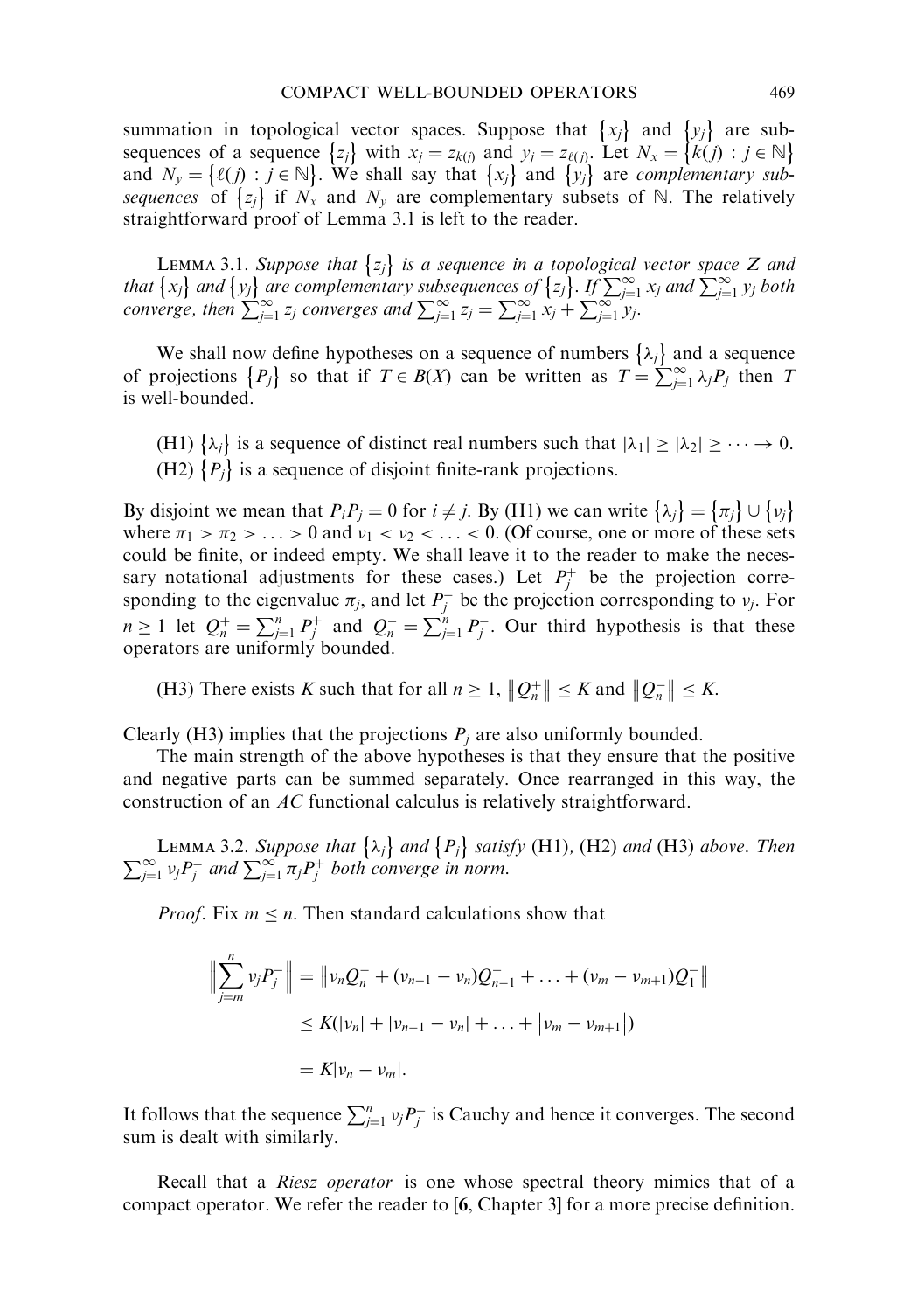THEOREM 3.3 Suppose that  $T \in B(X)$ . Then the following are equivalent.

- (i)  $T$  is a compact well-bounded operator.
- (ii)  $T$  is a well-bounded Riesz operator.
- (ii) T is a wear-bounded Rds2 operator.<br>
(iii)  $T = \sum_{j=1}^{\infty} \lambda_j P_j$ , where  $\{\lambda_j\}$  and  $\{P_j\}$  satisfy (H1), (H2) and (H3).
- (iv)  $T = \sum_{j=1}^{\infty} v_j P_j^- + \sum_{j=1}^{\infty} \pi_j P_j^+$  where  $\{v_j\}$  and  $\{\pi_j\}$  are respectively sequences  $\sum_{j=1}^{n}$   $\sum_{j=1}^{n}$   $\sum_{j=1}^{n}$   $\sum_{j=1}^{n}$   $\sum_{j=1}^{n}$   $\sum_{j=1}^{n}$   $\sum_{j=1}^{n}$   $\sum_{j=1}^{n}$   $\sum_{j=1}^{n}$   $\sum_{j=1}^{n}$   $\sum_{j=1}^{n}$   $\sum_{j=1}^{n}$   $\sum_{j=1}^{n}$   $\sum_{j=1}^{n}$   $\sum_{j=1}^{n}$   $\sum_{j=1}^{n}$   $\sum_{j=1}^{n}$  (H2) and (H3).

REMARK 3.4. We remind the reader that the sums appearing in Theorem 3.3 could be finite or (in condition (iv)) empty.

*Proof.* (i)  $\Rightarrow$  (ii). This is trivial.

(ii)  $\Rightarrow$  (iii). Suppose that T is a well-bounded Riesz operator. That T can be written as a sum of the required type and that  $\{\lambda_j\}$  and  $\{P_j\}$  satisfy (H1) and (H2) can be proved as in [3, Theorem 3.4]. It remains then to prove that the partial sums of the projections are uniformly bounded (i.e. (H3)). Let  $g \in AC[v_1, \pi_1]$  be defined by

$$
g(\lambda) = \begin{cases} 1 & (\lambda < v_n), \\ \frac{\lambda - v_{n+1}}{v_n - v_{n+1}} & (\lambda \in [v_n, v_{n+1}]), \\ 0 & (\lambda > v_{n+1}). \end{cases}
$$

Note that if  $\{F(\lambda)\}\$ is any decomposition of the identity for T, then  $F(\lambda) = (Q_n^{-})^*$  for  $\lambda \in [v_n, v_{n+1})$ . Thus, using Theorem 15.7 of [5], we have that for  $x \in X$  and  $x^* \in X^*$ ,

$$
\langle g(T)x, x^* \rangle = g(\pi_1) \langle x, x^* \rangle - \int_{\nu_1}^{\pi_1} \langle x, F(\lambda) x^* \rangle g'(\lambda) d\lambda
$$
  
= 
$$
- \int_{\nu_n}^{\nu_{n+1}} \langle Q_n^- x, x^* \rangle \left( \frac{1}{\nu_n - \nu_{n+1}} \right) d\lambda
$$
  
= 
$$
\langle Q_n^- x, x^* \rangle.
$$

Thus  $\|Q_n^ ||Q_n|| \leq K ||g||_{BV} = K$ . A similar proof shows that the projections  $Q_n^+$  are also uniformly bounded.

(iii)  $\Rightarrow$  (iv). This follows from Lemmas 3.1 and 3.2.

 $(iv) \Rightarrow (i)$ . Since T is the sum of norm limits of finite rank operators, it is clearly compact. It remains then to show that T admits an  $AC[v_1, \pi_1]$  functional calculus. Suppose that  $g \in AC[v_1, \pi_1]$ . Then  $g = g^- + g_0 + g^+$ , where  $g^- = 0$  on  $[0, \pi_1]$ ,  $g_0$  is constant and  $g^+ = 0$  on [ $\nu_1$ , 0]. We claim that, for all  $g \in AC[\nu_1, \pi_1]$ ,

$$
S_1 = \sum_{j=1}^{\infty} g^{-}(v_j) P_j^{-}
$$
 and  $S_2 = \sum_{j=1}^{\infty} g^{+}(\pi_j) P_j^{+}$ 

converge in norm and that setting

$$
g(T) = \sum_{j=1}^{\infty} g^{-}(v_j) P_j^{-} + g_0(0)I + \sum_{j=1}^{\infty} g^{+}(\pi_j) P_j^{+}
$$
 (1)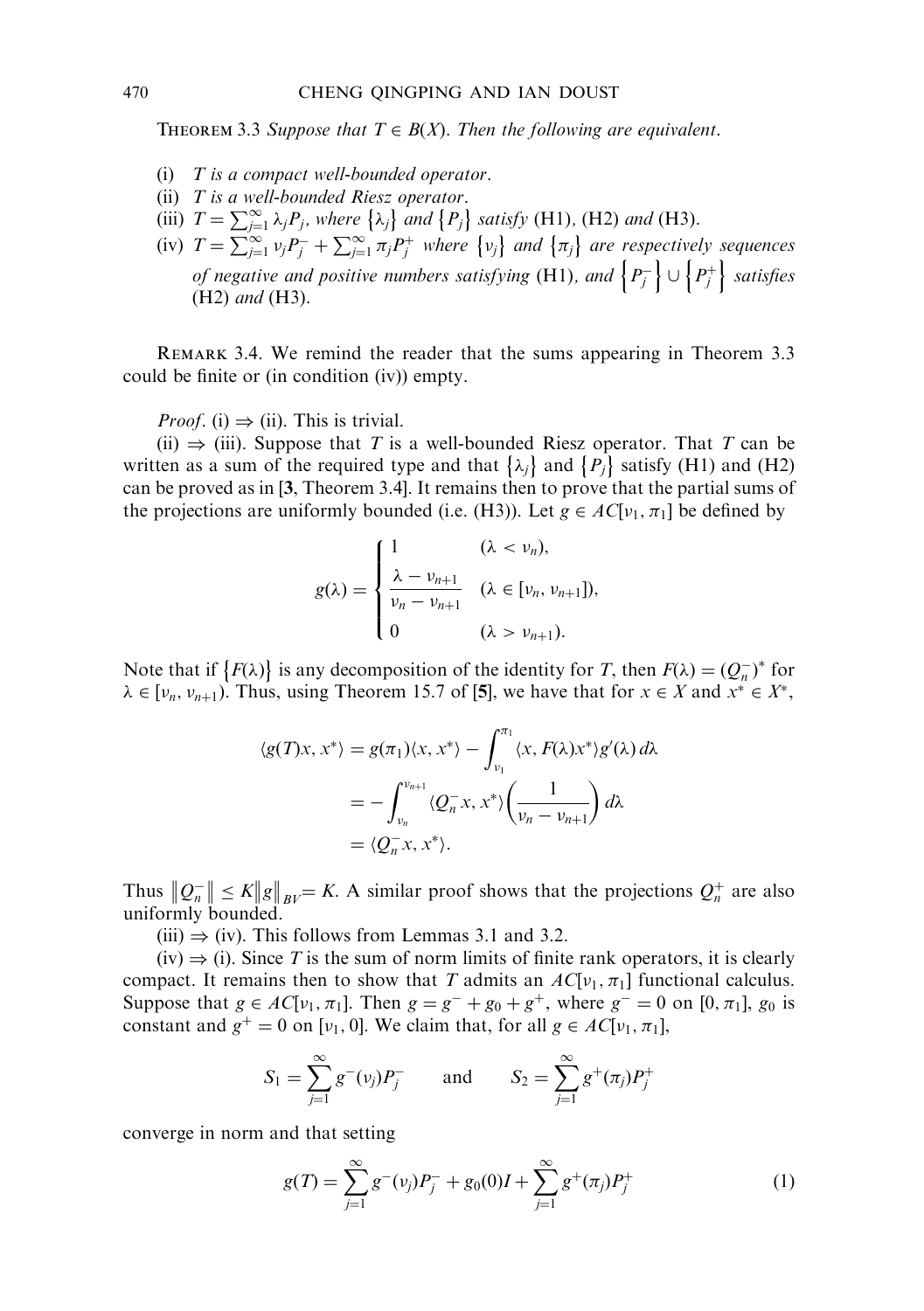defines an algebra homomorphism from  $AC[v_1, \pi_1]$  to  $B(X)$ . Note that by rearranging the sum we get

$$
\sum_{j=1}^n g^-(v_j) P_j^- = g^-(v_n) Q_n^- + \sum_{j=1}^{n-1} (g^-(v_j) - g^-(v_{j+1})) Q_j^-.
$$

Since  $g^-(v_n) \to 0$  as  $n \to \infty$  and  $\sum_{j=1}^{n-1} |g^-(v_j) - g^-(v_{j+1})| \leq \text{var}_{[v_1,0]} g$ , the series  $S_1$ converges. The other series,  $S_2$ , is dealt with similarly.

The map  $g \mapsto g(T)$  is clearly linear and, since

$$
||g(T)|| \leq K \operatorname*{var}_{[v_1,0]} g + |g(0)| + K \operatorname*{var}_{[0,\pi_1]} g \leq K' ||g||_{AC}
$$

it is also bounded. One readily verifies that if  $p$  is a polynomial, then the definition of  $p(T)$  given by (1) agrees with the natural polynomial functional calculus. It follows that the map  $g \mapsto g(T)$  is an algebra homomorphism, and hence that T has an  $AC[v_1, \pi_1]$  functional calculus.

Theorem 3.3 can clearly be used to construct well-bounded operators. Indeed this result is the basis for constructions in [4] and [6].

COROLLARY 3.5. Suppose that  $\{\lambda_j\}$  and  $\{P_j\}$  satisfy hypotheses (H1), (H2) and (H3). Then the series  $\sum_{j=1}^{\infty} \lambda_j P_j$  converges in norm, and the sum is a compact wellbounded operator.

*Proof.* By Lemma 3.2,  $\sum_{j=1}^{\infty} v_j P_j^-$  and  $\sum_{j=1}^{\infty} \pi_j P_j^+$  converge. Let  $T = \sum_{j=1}^{\infty} v_j P_j^-$ +  $\sum_{j=1}^{\infty} \pi_j P_j^+$ . By Theorem 3.3,  $T = \sum_{j=1}^{\infty} \lambda_j P_j$  and T is compact and well-bounded.

Remark 3.6. The situation for operators with complex spectrum is rather less clear. In [8] it was shown that compact operators with an AC functional calculus for a rectangle in the plane (i.e. compact  $AC$ -operators) admit a representation in the form  $T = \sum \lambda_j P_j$ . We do not know if there is any reasonable characterization of compact AC-operators in terms of such representations.

PROPOSITION 3.7. Suppose that  $T \in B(X)$  is a compact well-bounded operator such that  $T = \sum_{j=1}^{\infty} \lambda_j P_j$ , where  $\{\lambda_j\} = \{\nu_j\} \cup \{\pi_j\}$ ,  $\{P_j\}$ ,  $\{Q_j^-\}$  and  $\{Q_j^+\}$  satisfy (H1), (H2) and (H3). Then T is of type (A) if and only if  $\lim_{n\to\infty} Q_n^+$  exists in the strong operator topology of  $B(X)$ . Further, T is of type (B) if and only if both  $\lim_{n\to\infty} Q_n^-$  and  $\lim_{n\to\infty} Q_n^+$  exist in the strong operator topology.

*Proof.* Suppose that T is of type (A). One can check that if  $\{E(\lambda)\}\)$  is any family of projections such that  ${E(\lambda)}^*$  forms a decomposition of the identity for T, then  $E(\lambda) = Q_n^-$  for  $\lambda \in [\nu_n, \nu_{n+1})$  and  $E(\lambda) = Q_n^+$  for  $\lambda \in [\pi_{n+1}, \pi_n)$ . Thus  $\lim_{\lambda \to 0^+} E(\lambda) = \lim_{n \to \infty} Q_n^+$  exists in the strong operator topology. Conversely, if  $\lim_{n\to\infty} Q_n^+$  exists, define  $E(0) = \lim_{n\to\infty} Q_n^+$ ,  $E(\lambda) = Q_n^-$  for  $\lambda \in [\nu_n, \nu_{n+1})$  and  $E(\lambda) = Q_n^+$  for  $\lambda \in [\pi_{n+1}, \pi_n)$ . Then  $\{E(\lambda)^*\}$  is a decomposition of the identity for T and so  $T$  is of type (A), by Theorem 3.2 of [1].

Similarly, T has a spectral family if and only if both  $\lim_{n\to\infty} Q_n^-$  and  $\lim_{n\to\infty} Q_n^+$ exist.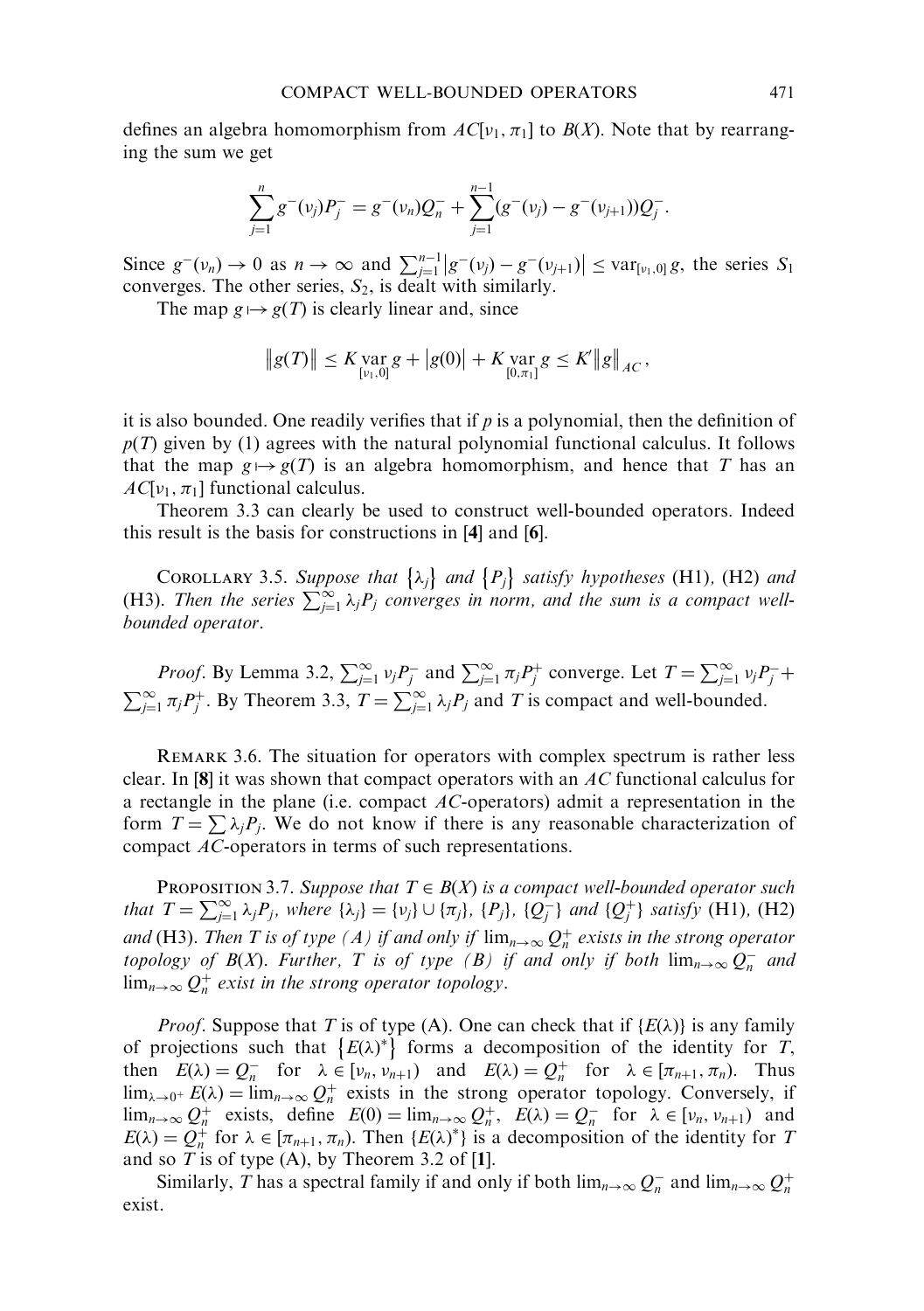4. Well-bounded operators and Schauder decompositions. Let  $X$  be a Banach space. A sequence of projections  ${P_n}_{n=1}^{\infty}$  in  $B(X)$  is said to be a *Schauder decom*position for X if

- (1)  $P_n P_m = P_{\min(m,n)}$  for all integers  $m, n \ge 1$ ;
- (2)  $P_n \to I$  in the strong operator topology;
- (3)  $P_n \neq P_m$  if  $m \neq n$ .

A Schauder decomposition  ${P_n}_{n=1}^{\infty}$  for X is said to be *finite dimensional*, if each  $P_n$  is a finite-rank projection, for every  $n \in \mathbb{N}$ .

We shall say that a Banach space is a GDP-space if it is a Grothendieck space with the Dunford-Pettis property. Examples of GDP-spaces are  $L^{\infty}$  and  $H^{\infty}(\mathbb{D})$ . It is well known that a GDP-space has no subspaces with a Schauder decomposition. (See, for example, Remark 15.3.(a) of [16].) Ricker [12] showed, using this fact, that on a GDP-space, every well-bounded operator of type (B) has a finite spectrum and hence is a scalar-type operator with real spectrum. The following theorem characterizes the Banach spaces on which every well-bounded operator of type (B) admits this property as exactly those spaces which do not contain any complemented subspace with Schauder decomposition.

THEOREM 4.1. Suppose that  $X$  is a Banach space. Then the following statements are equivalent:

- (i) X contains no complemented subspace with a Schauder decomposition;
- (ii) every well-bounded operator of type  $(B)$  on X has a finite spectrum.

Proof. A close examination of the proof of [12, Lemma 12] shows that (i) implies (ii).

Suppose now that  $(i)$  is false, i.e. that there exists a complemented subspace  $Y$  of X with Schauder decomposition  ${P_n}_{n=1}^{\infty}$ . Suppose also that  ${\lambda_n}_{n=1}^{\infty}$  is a strictly increasing infinite sequence of real numbers converging to 0. By Theorem 3.1 and Proposition 4.1 of [3], setting

$$
E(\lambda) = \begin{cases} 0 & (\lambda < \lambda_1), \\ P_n & (\lambda \in [\lambda_n, \lambda_{n+1}]), \\ I & (\lambda \ge 0). \end{cases}
$$

defines the spectral family of a well-bounded operator of type (B), say  $T_0 \in B(Y)$ . It is easy to see that  $\sigma(T_0) = {\lambda_n}_{n=1}^{\infty} \cup \{0\}$ . Now define an operator T on X by  $T = T_0 \oplus 0$ . It follows from Lemma 4.3 of [3] that T is also well-bounded of type (B) and clearly T has infinite spectrum. It follows that (ii) implies (i).

The following theorem should be compared to Theorem 4.1.

THEOREM 4.2. Suppose that  $X$  is a Banach space. Then the following statements are equivalent:

(i) X contains no complemented subspace with a finite dimensional Schauder decomposition;

(ii) every compact well-bounded operator of type  $(B)$  on X has a finite spectrum.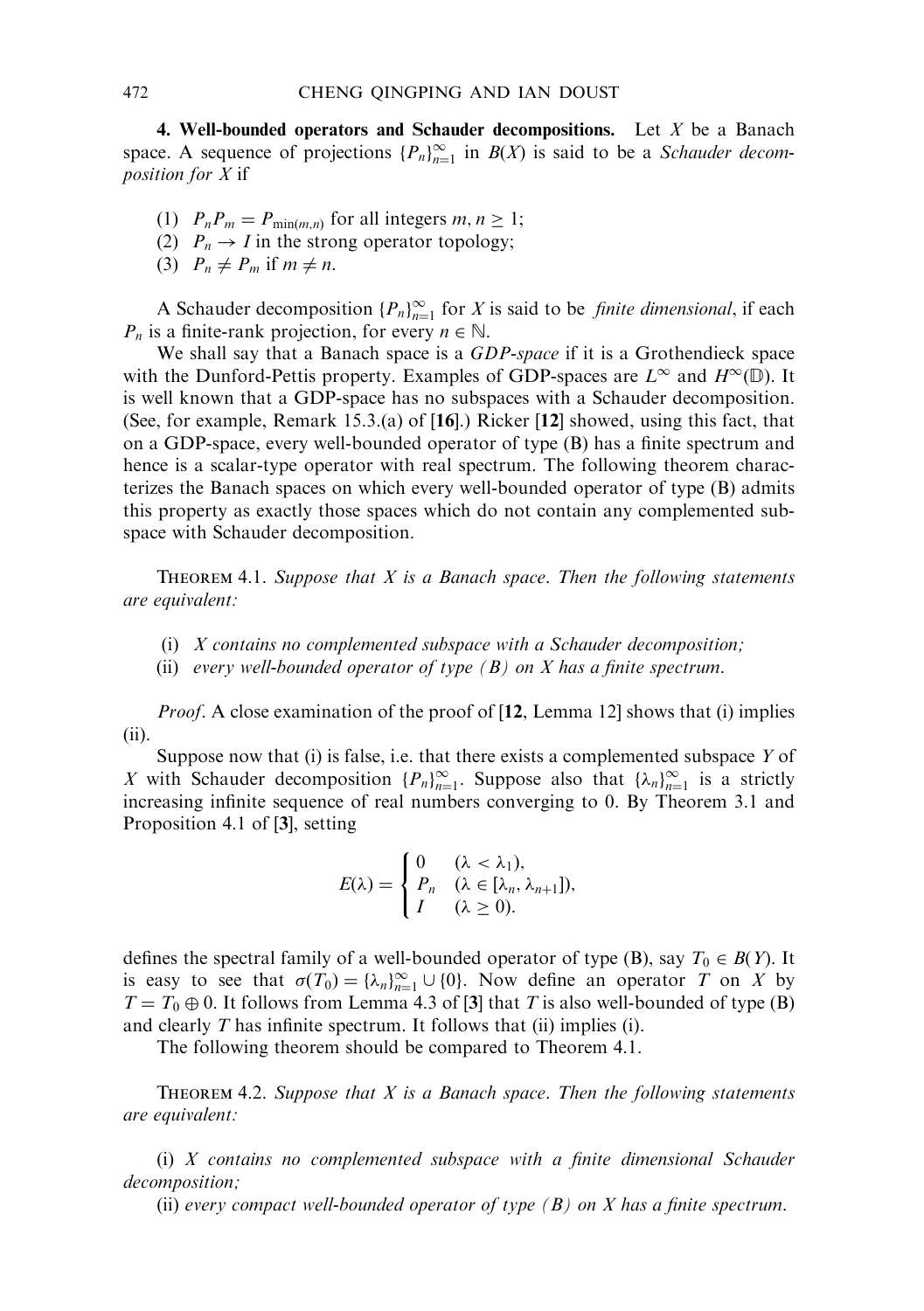*Proof.* Suppose that (i) holds. Let  $T \in B(X)$  be a compact well-bounded operator of type (B). By Theorem 3.3,

$$
T = \sum_{j=1}^{\infty} v_j P_j^- + \sum_{j=1}^{\infty} \pi_j P_j^+,
$$

where  $\{v_i\}$  and  $\{\pi_i\}$  are respectively sequences of negative and positive numbers satisfying (H1), and  $\{P_j^-\}\cup\{P_j^+\}$  satisfies (H2) and (H3). Thus  $\sigma(T) = \{v_j\}\cup\{\pi_j\}\cup\{0\}$ . We shall show that neither  $\{v_i\}$  nor  $\{\pi_i\}$  can be infinite sets. Suppose that  $\{v_i\}$  is an infinite set. For  $n \ge 1$  let  $Q_n^- = \sum_{j=1}^n P_j^-$ . Since T is of type (B), it is easy to check that if  ${E(\lambda)}$  is a family of projections on X whose adjoints form a decomposition of the identity for T, then  $E(\lambda) = Q_n^-$  for  $\lambda \in [\nu_n, \nu_{n+1})$ . Thus the limit

$$
E(0-) = \lim_{\lambda \to 0^-} E(\lambda) = \lim_{n \to \infty} Q_n^-
$$

exists in the strong operator topology, and  $Y = E(0)$  is a complemented subspace of X. It is easy to check that  ${Q_n^{-} | Y_{n=1}^{\infty} }$  forms a finite dimensional Schauder decomposition for Y, which is infinite dimensional, since  $\{v_j\}$  is an infinite set. This is contrary to (i). Hence  $\{v_i\}$  is a finite subset. It can be argued similarly that  $\{\pi_i\}$  is also a finite subset. Thus (i) implies (ii).

Suppose now that  $X$  contains a complemented subspace, say  $Y$ , that admits a finite dimensional Schauder decomposition  ${Q_n}_{n=1}^{\infty}$ . Let  $P_1 = Q_1$ ,  $P_n = Q_n - Q_{n-1}$ for  $n \ge 2$  and let  $\{v_n\}_{n=1}^{\infty}$  be a strictly increasing sequence of real numbers converging to 0. It is obvious that  $\{P_n\}_{n=1}^{\infty}$  and  $\{v_n\}_{n=1}^{\infty}$  satisfy (H1), (H2) and (H3). By Corollary 3.5, the series  $\sum_{n=1}^{\infty} v_n P_n$  converges in norm, and the sum  $T_0$  is a compact well-bounded operator on Y. By Proposition 3.7,  $T_0$  is of type (B). As before  $T = T_0 \oplus 0$  is a compact well-bounded operator of type (B) on X with infinite spectrum. This shows that (ii) implies (i).

Remark 4.3. We do not know whether Condition (ii) in Theorem 4.2 can be strengthened in some way. It cannot be replaced by the condition that every compact well-bounded operator of type (A) on X has a finite spectrum.

To see this, note that a Banach space  $X$  with a finite dimensional Schauder decomposition is separable, and that no separable subspace of  $\ell^{\infty}$  is complemented in  $\ell^{\infty}$ . Hence  $\ell^{\infty}$  satisfies (i) of Theorem 4.2. Define a well-bounded operator T on  $\ell^{\infty}$  by  $T(x_1, x_2, ...) = (\frac{1}{2}x_1, \frac{2}{3}x_2, \ldots, \frac{n-1}{n}x_n, \ldots)$ . Then T is a compact well-bounded operator of type (A) with infinite spectrum, by [1, Proposition 6.5].

5. Well-bounded operators on some special spaces. In [10] Pisier gave a construction which showed that there exists a Banach space  $X$  with the following properties:

- (1)  $X$  is nonreflexive;
- (2) there exists a positive constant c such that if  $P$  is a projection onto a subspace of dimension *n*, then  $||P|| \geq cn^{\frac{1}{2}}$ .

We shall say that a Banach space X is a *Pisier space* if X has these two properties.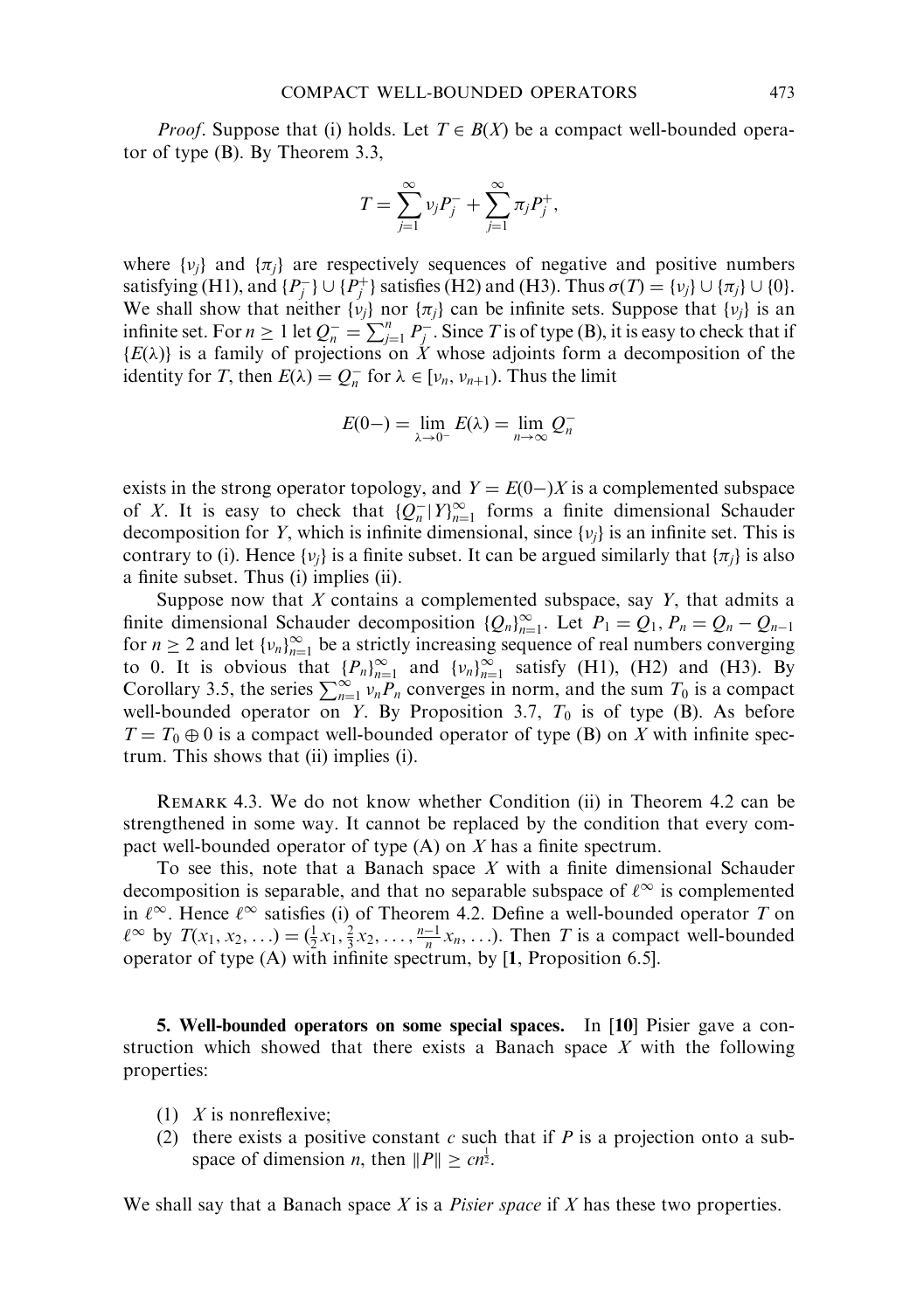A longstanding open question in the theory of well-bounded operators is whether there are any nonreflexive Banach spaces on which every well-bounded operator is of type  $(B)$ . It was shown in [3] that if X is a Banach space which admits a complemented nonreflexive subspace with a basis, then there exists a well-bounded operator on  $X$  which is not of type  $(B)$ . Indeed the proof shows that on such a space one can always find a compact well-bounded operator which is not of type (B). Obviously, this theorem does not tell us what happens on Pisier spaces. The following theorem shows that one will need to use quite different methods if one is to construct a well-bounded operator on a Pisier space that is not of type (B).

THEOREM 5.1. Suppose that  $X$  is a Pisier space. Every compact well-bounded operator  $T \in B(X)$  has a finite spectrum and hence is of type (B).

*Proof.* Let T be a compact well-bounded operator on X. By Theorem 3.3, T has the form

$$
T = \sum_{j=1}^{\infty} v_j P_j^- + \sum_{j=1}^{\infty} \pi_j P_j^+,
$$

where  $\{v_i\}$  and  $\{\pi_i\}$  are respectively sequences of negative and positive numbers satisfying (H1), and  $\{P_j^-\}\cup\{P_j^+\}$  satisfies (H2) and (H3). By (H3) and condition (2) for Pisier space, both  $\{P_j^-\}$  and  $\{P_j^+\}$  are finite sets. Hence T has a finite spectrum and so  $T$  is of type (B).

We shall now discuss well-bounded operators in the class of hereditarily indecomposable Banach spaces. Recall that a Banach space  $X$  is said to be *hereditarily* indecomposable (briefly, H.I.) if it has the property that, whenever  $Y$  and  $Z$  are closed, infinite dimensional subspaces of X and  $\delta > 0$ , then there exist unit vectors  $f \in Y$  and  $g \in Z$  such that  $||f - g|| < \delta$ . This is equivalent to the condition that no subspace of  $X$  can be written as a topological direct sum of two closed, infinite dimensional subspaces.

In 1993, Gowers and Maurey [9] gave the first example of a H.I. Banach space in their solution to the unconditional basis sequence problem. This space is not only reflexive, but it has a basis. Since then a number of H.I. spaces have been constructed (using methods similar to the one of Gowers and Maurey in [9]) for a variety of purposes. The space of operators on a H.I. space  $X$  is very small: every bounded linear operator on X can be written as  $\lambda I + S$ , where S is a strictly singular operator. It is possible that Gowers and Maurey's space provides an example of a Banach space on which every bounded linear operator is of the form  $\lambda I + K$  for a compact operator  $K$ , although this question was left open in [9].

Ricker [13, Theorems 1–5] gave a complete description of the structure and spectral properties of well-bounded operators of type (B) on H.I. spaces. In particular, it was proved that every well-bounded operator  $T$  of type  $(B)$  on such a space can be written as  $T = \lambda I + K$ , where  $\lambda$  is a scalar and K is a compact operator. In fact, this result holds not only for well-bounded operators of type (B), but also for general well-bounded operators.

THEOREM 5.2. Suppose that  $X$  is a H.I. space and  $T$  is a well-bounded operator on X. Then there exists a compact operator  $K \in B(X)$  and a constant  $\lambda \in \mathbb{R}$  such that  $T = \lambda I + K$ . Furthermore, this representation is unique.